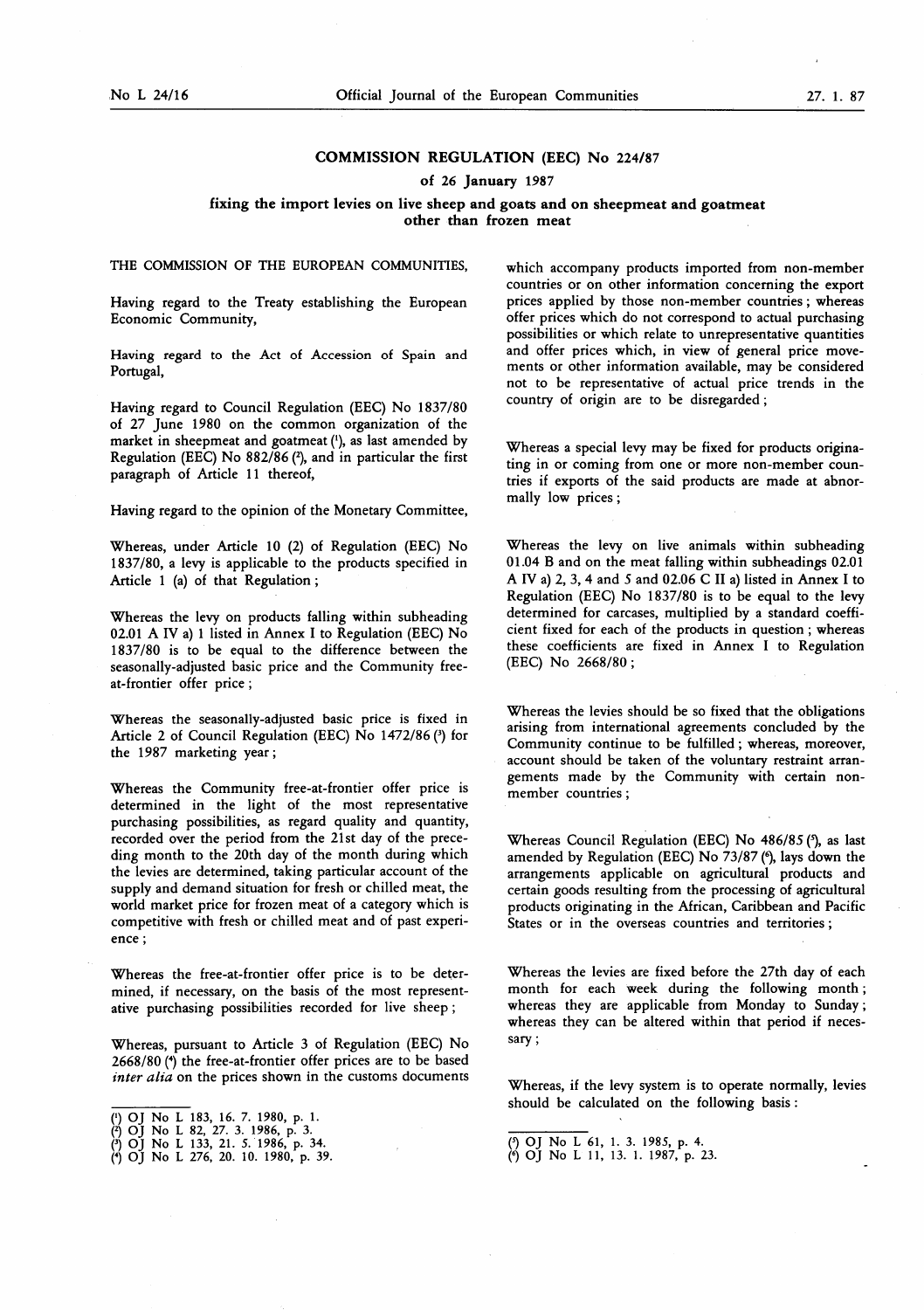- in the case of currencies which are maintained in relation to each other at any given moment within a band of 2,25 %, a rate of exchange based on their central rate, multiplied by the coefficient provided for in the last paragraph of Article 3 (b) of to Council Regulation (EEC) No  $1676/85$  (1),
- for other currencies, an exchange rate based on the arithmetic mean of the spot market rates of each of these currencies recorded over a given period in relation to the Community currencies referred to in the previous indent and the aforesaid coefficient ;

Whereas, having regard to the provisions of the abovementioned Regulations and, in particular, to the information and quotations known to the Commission, the levies

on live sheep and goats and on sheepmeat and goatmeat other than frozen meat should be as set out in the Annex to this Regulation,

HAS ADOPTED THIS REGULATION :

#### Article <sup>1</sup>

The import levies on live sheep and goats and on sheepmeat and goatmeat other than frozen meat shall be as set out in the Annex hereto.

# Article 2

This Regulation shall enter into force on 2 February 1987.

This Regulation shall be binding in its entirety and directly applicable in all Member States.

Done at Brussels, 26 January 1987.

# For the Commission Frans ANDRIESSEN Vice-President

 $(1)$  OJ No L 164, 24. 6. 1985, p. 1.